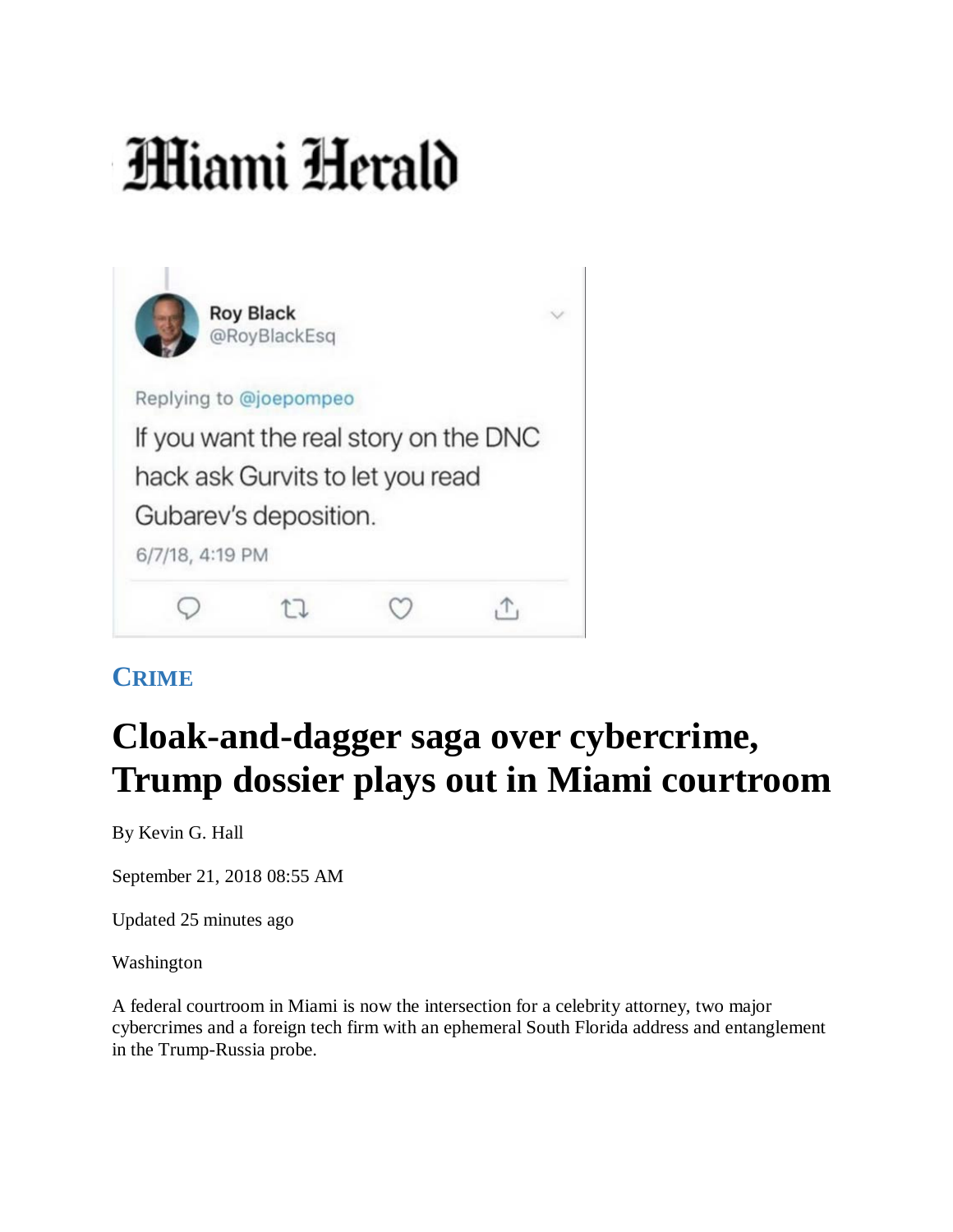District Judge Ursula Ungaro in Miami is hearing the defamation lawsuit brought early last year by Cyprus-based entrepreneur Aleksej Gubarev against online news outlet Buzzfeed. It published the infamous collection of research memos dubbed the Trump dossier. She must decide, potentially as early as Friday, whether to dismiss the case or set a trial date.

The dossier was was the work of former British spy Christopher Steele, a Russia expert, who was also sued individually in London by Gubarev. Since the suits were filed in early 2017, however, they've grown into a much more complicated affair.



Christopher Steele is the author of the Trump-Russia dossier.

That's because Senate Judiciary Committee Chairman Charles Grassley, R-Iowa, unsuccessfully tried to force Judge Ungaro to hand over copies of Steele's deposition in the Miami lawsuit, which could be useful in undercutting Steele's credibility in the Trump-Russia probe. Grassley was rebuffed in early September.

"If you want the real story of the DNC hack ask Gurvits to let you read Gubarev's deposition," Roy Black, the colorful lawyer hired by Buzzfeed, tweeted on June 7, upping the stakes in a reference to Gubarev's attorney, Val Gurvits.

Black, who conducted the deposition, is a prominent Miami defense attorney, known for defending police officers involved in shooting deaths and taking celebrity clients such as radio talker Rush Limbaugh and singer Justin Bieber. He declined to elaborate further, citing a court order to keep silent about the substance of the case, much of it sealed.

Gubarev is the founder and largest shareholder of Luxembourg-based XBT Holdings, whose family of tech companies provides servers, web hosting and an array of services. XBT owns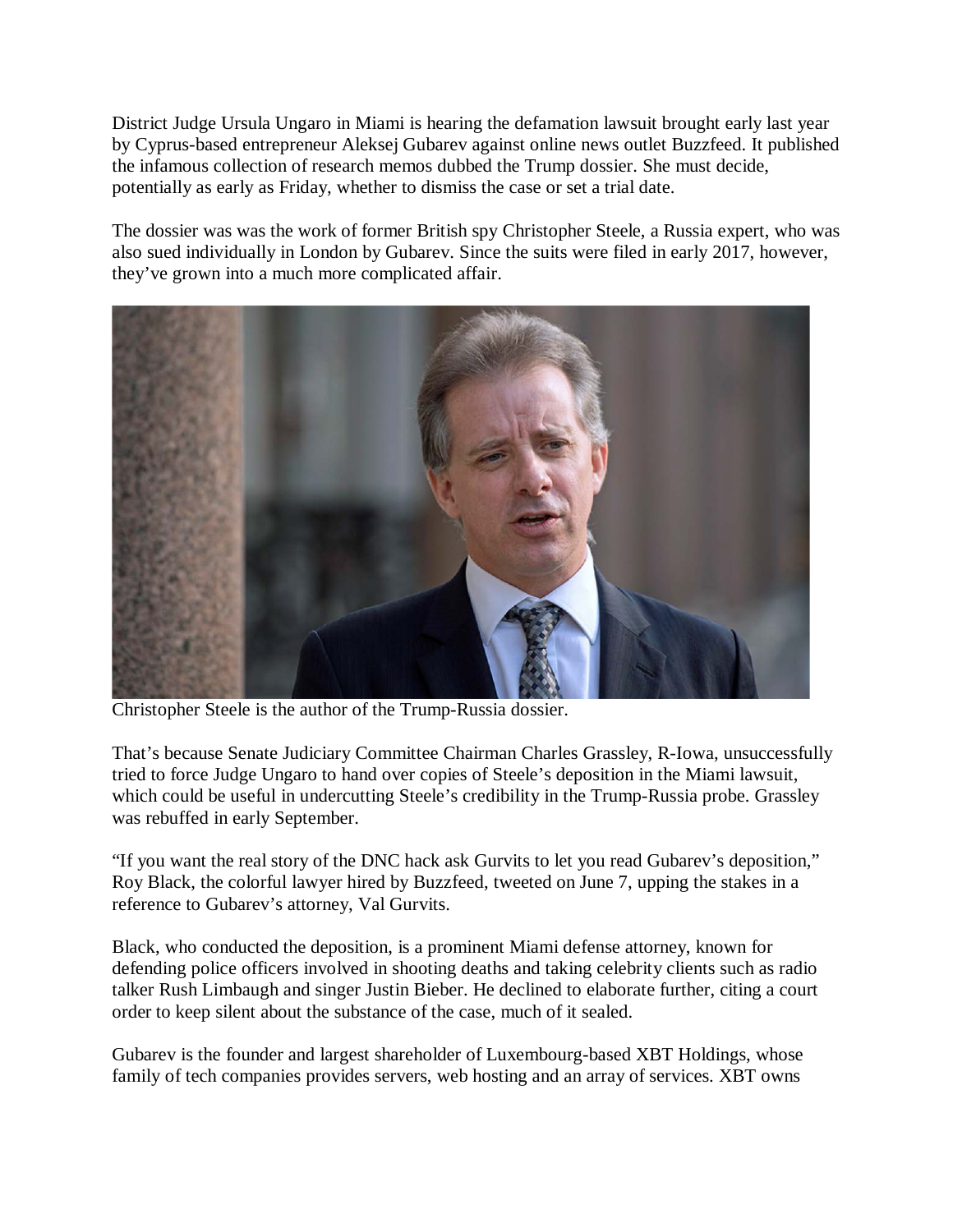South Florida-based Webzilla, which operates servers in Dallas, and both companies are identified in the controversial Steele dossier.



Miami attorney Roy Black C.M.Guerrero The Miami Herald file photo

The dossier is actually a collection of private "opposition research" memos, paid for first by people close to Trump's primary opponents and later by a Hillary Clinton supporter. Steele's dossier claimed on the final page of the 35-page document that XBT was used as a platform for the hack of the Democratic National Committee and subsequent release of private emails.

That allegation, unsupported with evidence, put a little-known company under an international spotlight. Gubarev sued Buzzfeed, claiming he never got a chance to dispute the unverified claims. The news site published the dossier on Jan. 10, 2017, weeks before President Trump's inauguration.

A new investigation by McClatchy-Miami Herald shows that going to trial might force XBT's owner to testify about uncomfortable topics. The investigation found that companies owned and operated by XBT were either used by or affiliated with companies connected to the spread of two notorious computer viruses —the Gozi virus and the Methbot virus.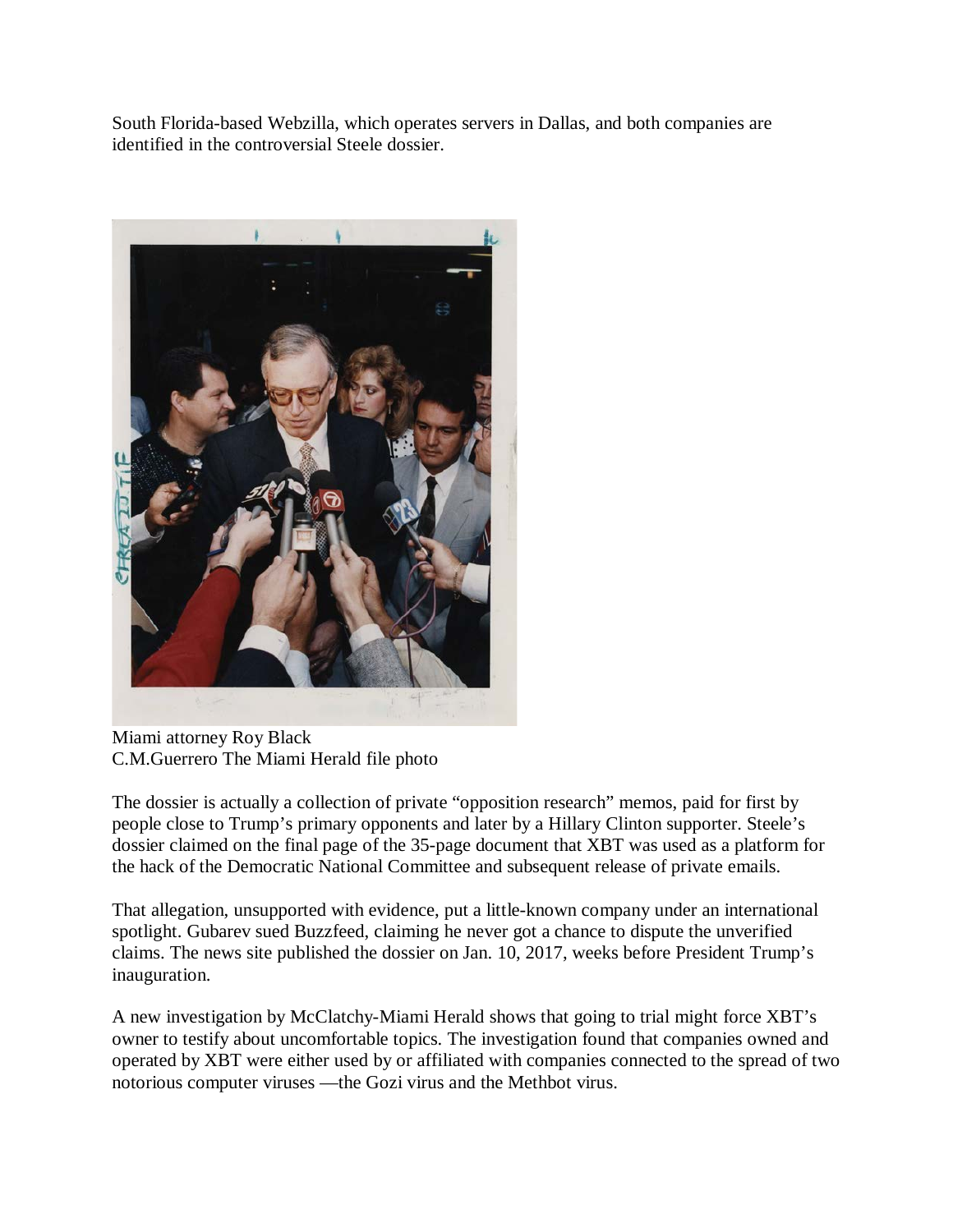The findings do not prove or disprove claims made about XBT in the dossier, but show how the company could have been used by cyber criminals, wittingly or unwittingly.

McClatchy found evidence that a web hosting company that is part of the broad XBT family was one of the many platforms used to spread the Methbot virus, a sophisticated operation that tricked online advertisers into paying for fake views of video ads.

The investigation found that Nikita V. Kuzmin, the creator of the Gozi virus, which stole online banking data, incorporated at least three companies in South Florida, with the administrative assistance of Webzilla officer Constantin Luchian. He's a Moldova-born naturalized U.S. citizen who runs a company called Incorporate Now, which had been based in Fort Lauderdale and now operates out of Lake Worth.

Citing court documents and regulatory filings, McClatchy reported last November that XBT and its affiliates as well as Luchian had drawn the ire of anti-piracy groups. A chunk of the company's business involves hosting file-sharing sites, where pirated music, videos or movies can be downloaded. These downloads can also be baited with malware that can adversely affect a computer user's operating system in sundry ways.

Music industry associations and attorneys who investigate copyright infringement described XBT/Webzilla as a facilitator of piracy, something XBT's attorney vigorously denied.

Why XBT was named in a dossier was never clear and Steele has been silent. Several people familiar with Steele's thinking have said he does not know why his Russian sources fingered XBT. The dossier alleged that "XBT/Webzilla and its affiliates had been using botnets and porn traffic to transmit viruses, plant bugs, steal data and conduct 'altering operations.' " These are among the allegations that XBT denies and form the basis of the defamation suit.

The dossier also alleged that Gubarev had been coerced by the Russian government because it had compromising information on him, something he flatly denied to McClatchy when giving his first interview on the topic to any news organization, the day after Buzzfeed published the dossier.

Using tools to study digital fingerprints on the Internet, McClatchy stumbled on an email in code language associated with what is known as the Methbot virus. That address appeared in Internet traffic moving via a Fort Lauderdale-based web hosting company called Wz Communications.

Florida documents show it was incorporated in 2009 by XBT employee Kostyantyn Bezruchenko. His LinkedIn page lists him as chief technology officer for Servers.com, owned by XBT, and shows that in 2009 he was in the same role for Webzilla.

In a statement to McClatchy, Gubarev acknowledged that a blogger accused the company in December 2016 of being used in the Methbot fraud.

"As soon as Webzilla learned of the accusation, we immediately closed the client's account and retained the relevant hard drives — which we have kept in case they may be useful to law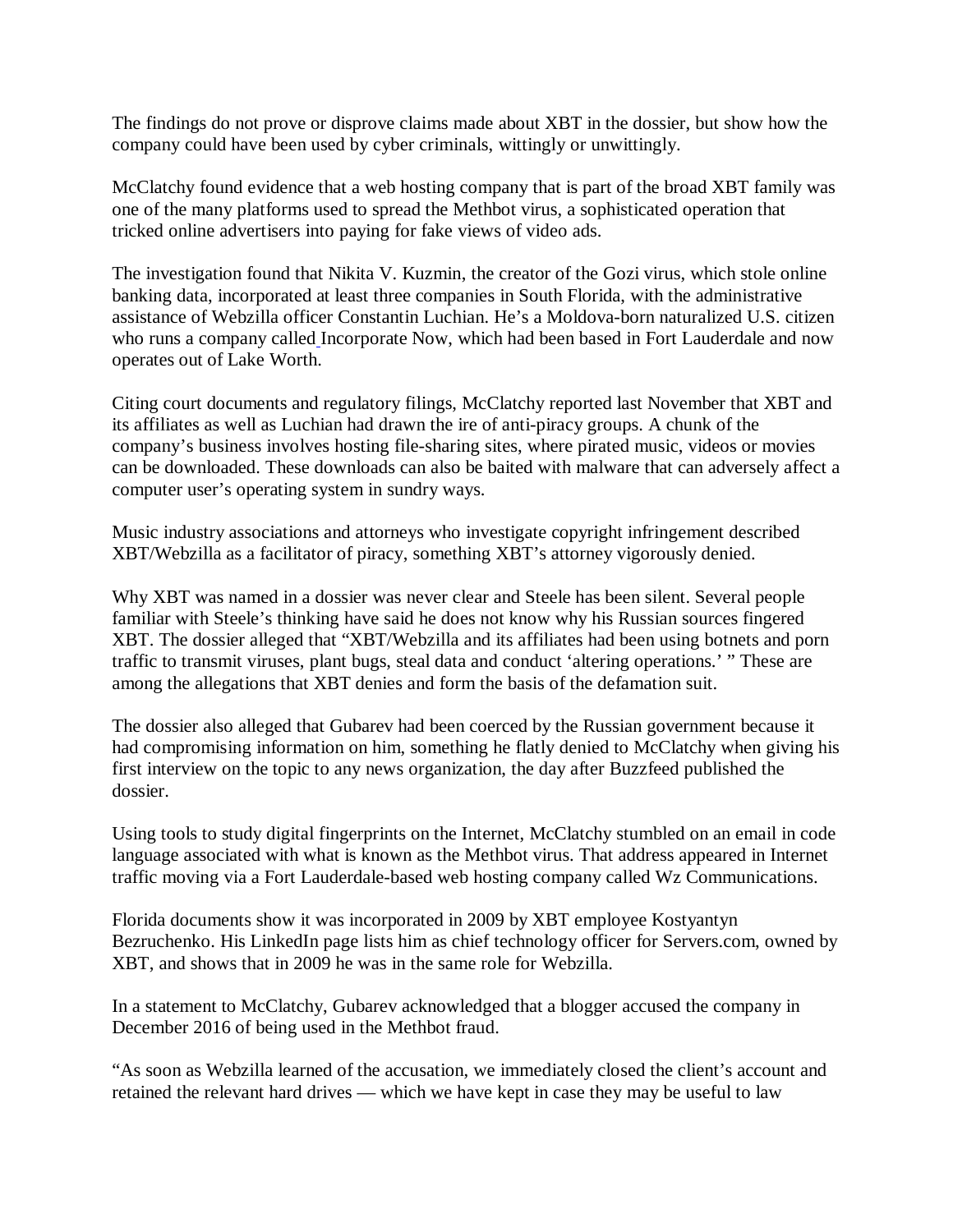enforcement," Gubarev said. "To date, no law enforcement agency has contacted us about that alleged fraud or the hard drives."



Aleksej Gubarev is suing the news website Buzzfeed.

The Methbot virus was largely unknown until the security firm WhiteOps, which took the unusual step in December 2016 of putting out a free report to expose what it called "an army of automated web browsers run from fraudulently acquired IP addresses." These automated commands, called bots, made it look like 300 million video ads were being viewed daily by people sitting at computers, attracting millions of dollars from Internet advertisers.

WhiteOps officials did not answer requests for comment, but in the 2016 report said that Methbot was unique because rather than launching bots through infected computers at homes and offices it used infected computer data centers — anywhere between 800 and 1,200 computer servers at any given time. The physical servers, it said, were in Dallas and the Dutch city of Amsterdam.

WhiteOps did not identify companies so it is unclear whether that is a reference to XBT, which has seven subsidiaries spread across three continents. In the Netherlands, Webzilla operates a data center with 6,000 servers. On its own website, Webzilla says it operates a data center in Dallas and 3,000 servers in the United States.

Both Dallas and Amsterdam have technology clusters, and there is no evidence XBT or its affiliated companies had any direct role in or knowledge of Methbot. But the spread of Methbot underscores how XBT or its affiliates could have been used in Russia's efforts to interfere in the 2016 election campaign.